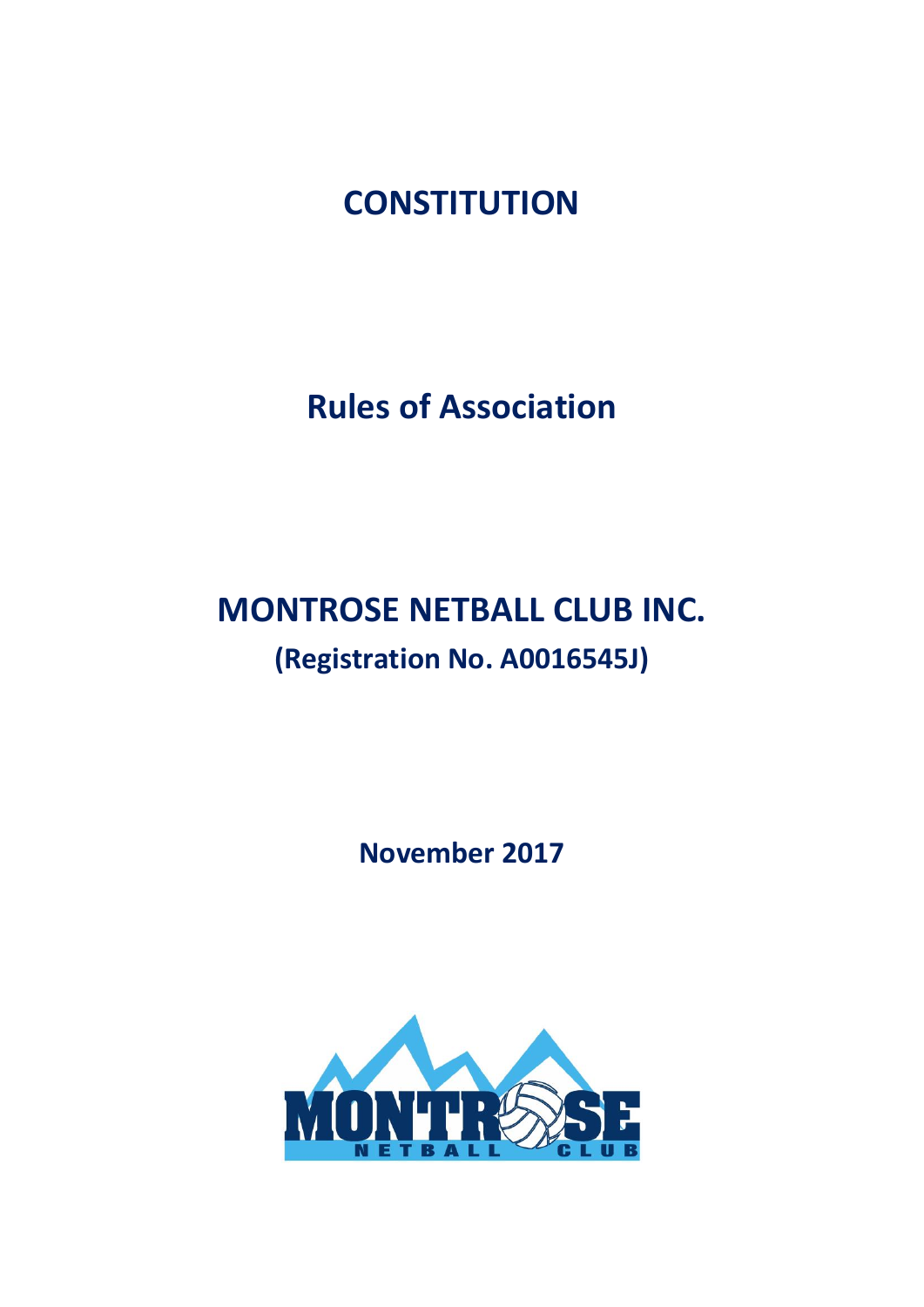# **Table of Contents**

| 1.  |  |
|-----|--|
| 2.  |  |
| 3.  |  |
| 4.  |  |
| 5.  |  |
| 6.  |  |
| 7.  |  |
| 8.  |  |
| 9.  |  |
| 10. |  |
| 11. |  |
| 12. |  |
| 13. |  |
| 14. |  |
| 15. |  |
| 16. |  |
| 17. |  |
| 18. |  |
| 19. |  |
| 20. |  |
| 21. |  |
| 22. |  |
| 23. |  |
| 24. |  |
| 25. |  |
| 26. |  |
| 27. |  |
| 28. |  |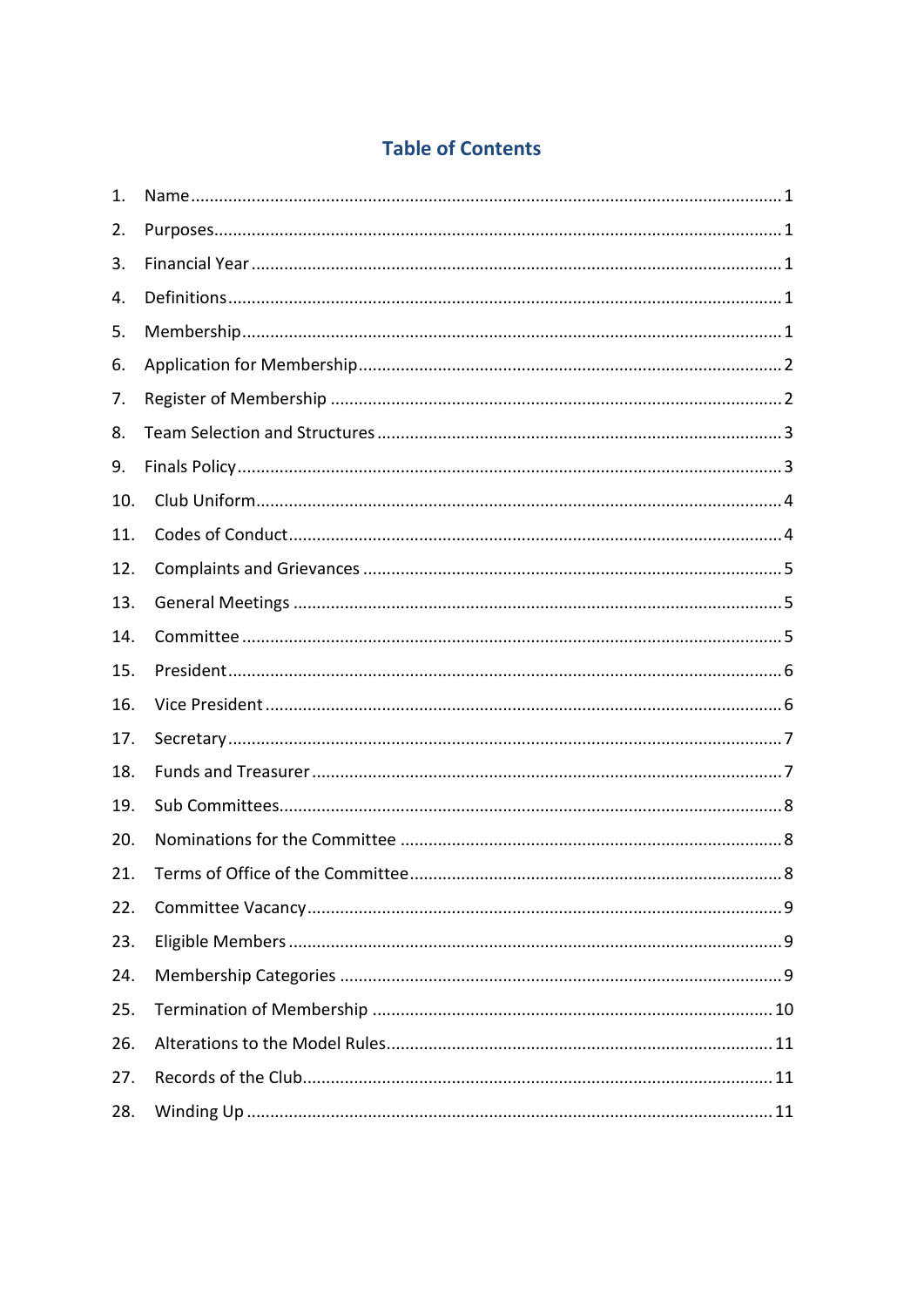#### **1. Name**

a) The name of the incorporated association is the **Montrose Netball Club Inc.**

#### **2. Purposes**

- a) Our mission statement is to **promote** players to **participate** in a team sport where they develop **commitment** and **friendships**, whilst having **enjoyment** and **fun** in the Montrose and surrounding areas.
- b) To assist in the development of our players by encouraging fair play, skill development and a love of netball.

## **3. Financial Year**

a) The financial year of the Association is each period of 12 months ending on 31st December.

## **4. Definitions**

a) In these Rules, unless the contrary intention appears:

"**Act**" mean the Associations Incorporation Act 1981;

- "**Club**" means the incorporated association Montrose Netball Club;
- "**Constitution**" means the Rules of Association Montrose Netball Club;

"**Committee**" means the Executive Committee of the club;

"**Eligible Members**" means members who are from time to time eligible to vote, nominate or be nominated at General Meetings;

"**Financial Year**" means the year ending on 31st December;

"**LYVNA**" means Lillydale and Yarra Valley Netball Association;

"**Member**" means a member of the club;

"**NVM**" means Netball Victoria Membership;

"**Ordinary member of the committee**" means a member of the committee who is not an Officer of the Club;

"**Playing Members**" means a member who has registered to play netball "**Register**" means the Register of Members of the Club;

"**Regulations**" means Associations Incorporation Regulations 1998;

"**Rules**" means the Rules of the Association Montrose Netball Club;

"**WWCC**" means Working With Children Check.

## **5. Membership**

- a) The members of the club shall include:
	- i) Life Members (as determined and awarded by the current Committee at the annual presentation event);
	- ii) Playing Members (who must be financial members of the Club);
	- iii) Coaches and Umpires with NVM;
	- iv) Parents and/or guardians of Playing Members aged less than 18 years; and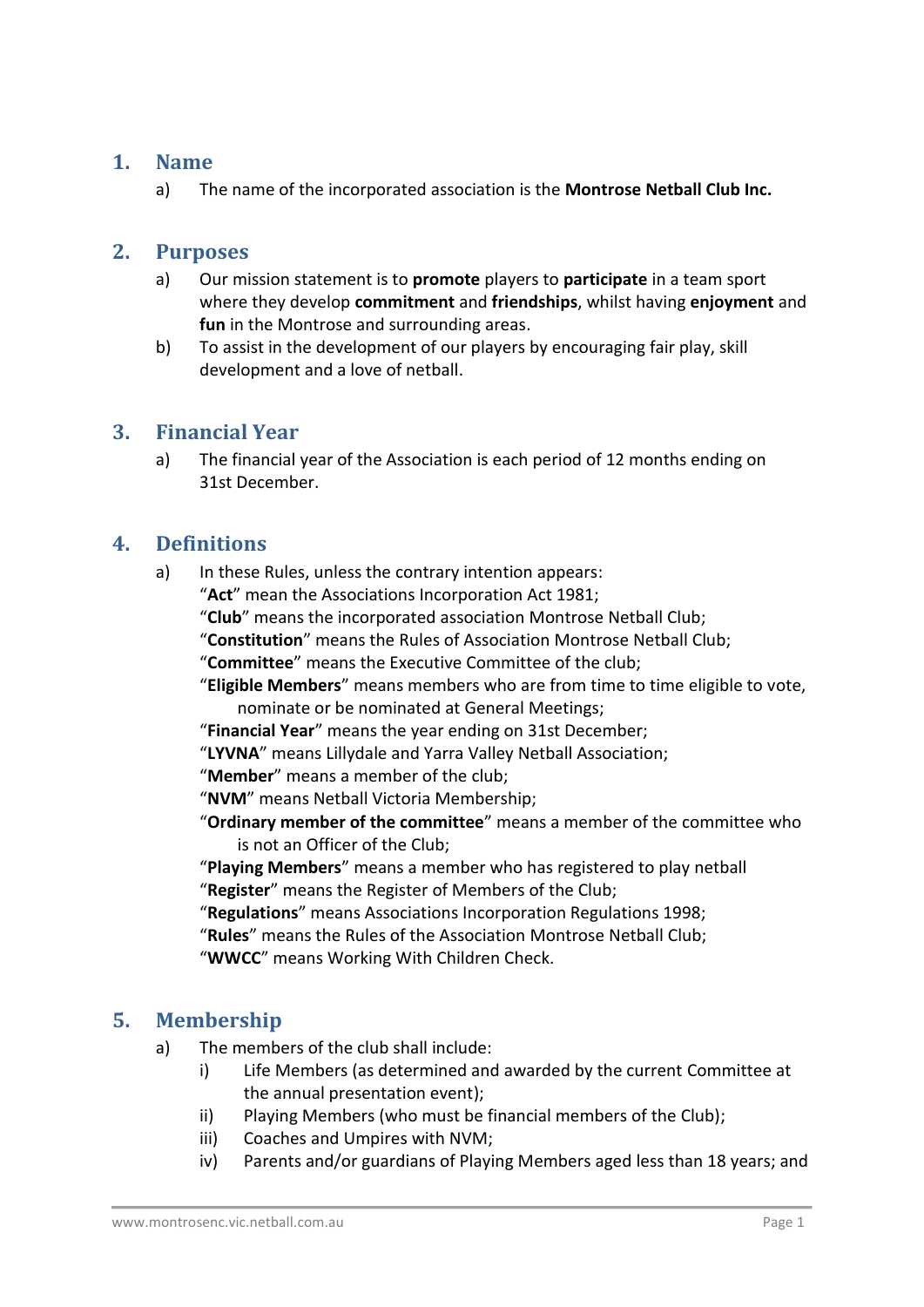- v) Any interested citizens who apply for, and are granted, membership by the committee and who pay an annual subscription.
- b) An individual may hold membership under more than one of these categories simultaneously.

# **6. Application for Membership**

- a) There is no joining fee but there will be a prescribed club fee for each winter season and spring season.
- b) The Committee will determine the structure of such club fees prior to each season.
- c) The Committee will determine a date(s) prior to each season for a registration / payment day. Playing members must register on or before these dates. Grading sessions will be held at the committee's discretion.
- d) The Secretary will forward all financial members registration details to the LVYNA for registration purposes.
- e) All playing members must have current NVM before taking the court as this is the only insurance that covers the players.
- f) In accordance with LYVNA by laws, male players can compete in the 9 and under to 13 and under age groups.
- g) All Club coaches, assistant coaches, team managers and umpires aged 18 or over must have a current WWCC in accordance with the current WWCC state regulations.
- h) All Club coaches, assistant coaches and umpires must have current NVM before coaching or umpiring.
- i) Unfinancial players will not be permitted to take the court. Cases of financial hardship are to be referred to the Treasurer. The Committee may grant alternate arrangements for members in the case of genuine hardship.
- j) The Committee has the right to refuse registration of any member.

## **7. Register of Membership**

- a) All members of the Club shall be recorded in a membership register kept and maintained by the club.
- b) The Register shall contain:
	- i) The name, address and contact details of each member; and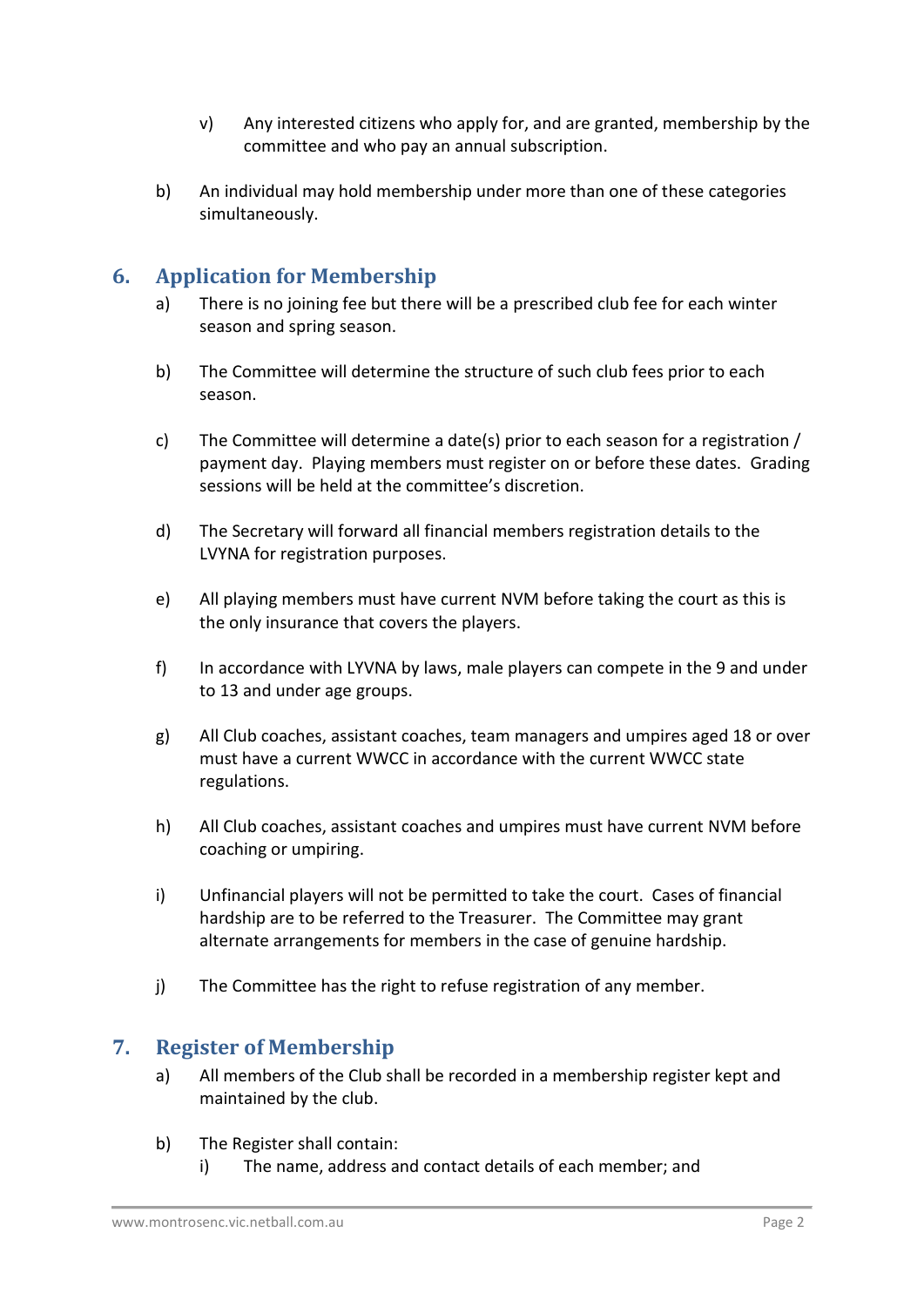- ii) The date of which each member's name was entered in the Register.
- c) The club may also record additional personal information about members necessary for the safe and effective operation of the club, for example medical conditions. Such personal information:
	- i) Is confidential and not accessible to the general membership;
	- ii) Shall be revealed only to those club officials whose role requires it, and only for those members relevant to each official's role.

#### **8. Team Selection and Structures**

- a) All playing members must be registered and financial members of the Club and have current NVM registration.
- b) Team selection are made by the Committee at their discretion taking into consideration player ability and team numbers. Any specific requests must be recorded on the online registration form but the Committee cannot guarantee that all requests can be accommodated.
- c) At the discretion of the Committee, teams may be changed if required.
- d) Once team selections have been completed, new players will only be permitted at the discretion of the committee.
- e) Junior players may play up to two age groups higher than their age if considered appropriate by the committee. Consent is required from parent / guardian.
- f) Recommendations will be made to LYVNA for appropriate grading of all teams at the time of registering teams for the winter and spring seasons.
- g) Teams will be structured where possible, with a minimum of 8 players and a maximum of 10 players to give maximum court time to each player.
- h) All playing members from 9 and under group through to 11 and under group are to rotate through all court positions during the two seasons to learn the skills of both defence and attack. 13 and under group are strongly encouraged to rotate players.
- i) All playing members should have fair court time throughout the fixtured seasons.
- j) All playing members must attend training weekly to be considered to play on Saturdays (with the exception of 17 and under and open age groups).

## **9. Finals Policy**

a) LYVNA conducts finals from 11 and under age group through to open age group.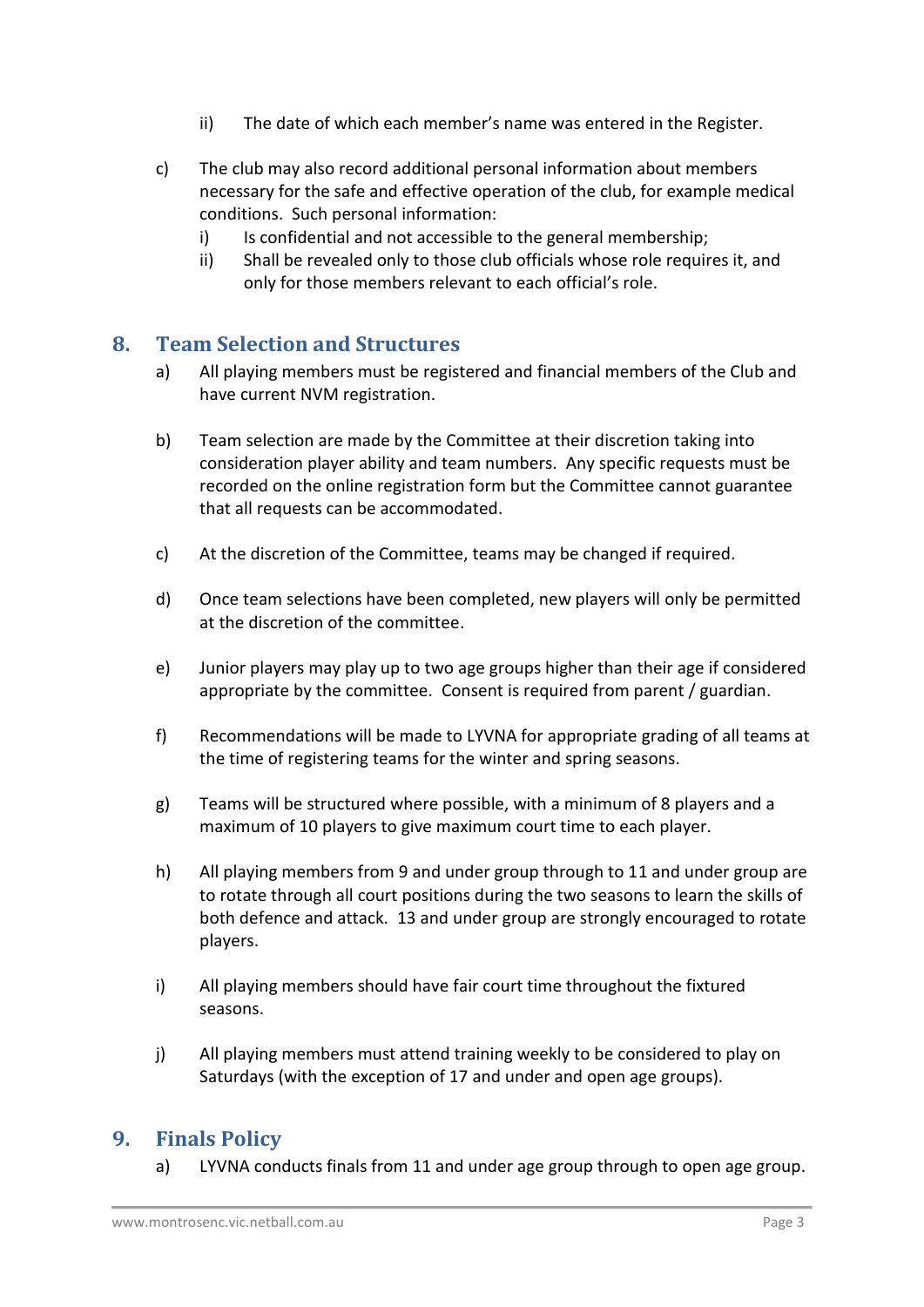b) The Club policy is that all players will participate in each game of the finals. The team coach has the discretion to choose the most competitive team for all final games.

## **10. Club Uniform**

- a) The club colours are navy blue and sky blue.
- b) The Club uniform consist of:
	- i) Female player:
		- Montrose Netball Club A-line dress
		- Montrose Netball Club hoodie (not compulsory, optional item)
		- Montrose Netball Club polo (not compulsory, optional item)
		- Black or Navy blue bloomers / boy legs sports briefs (note: bike shorts are not permitted). Length must not be longer than the A-line dress
		- White sporting socks (note: black socks are not part of our uniform)
		- Sporting shoes (note: no volleys or canvas shoes are allowed)
		- U9 only can wear black full length leggings and/or black top underneath the dresses in cooler weather
		- U11, U13, U15, U17, Open only can wear a black top underneath the dresses in cooler weather
	- ii) Male player:
		- Montrose Netball Club polo
		- Navy blue shorts
		- Montrose Netball Club hoodie (not compulsory, optional item)
		- White sporting socks (note: black socks are not part of our uniform)
		- Sporting shoes (note: no volleys or canvas shoes are allowed)
		- U9 only can wear black full length tracksuit pants and/or black top underneath the polo in cooler weather
		- U11, U13 only can wear a black top underneath the polo in cooler weather
- c) Uniform items can be purchased second hand using our consignment system.

## **11. Codes of Conduct**

- a) The Committee expects all its players, coaches, umpires, spectators, parents and guardians to observe at all times the acceptable codes of behaviour and sportsmanship in representing the Club.
- b) The Committee has a Code of Conduct policy which can be located on the Club website.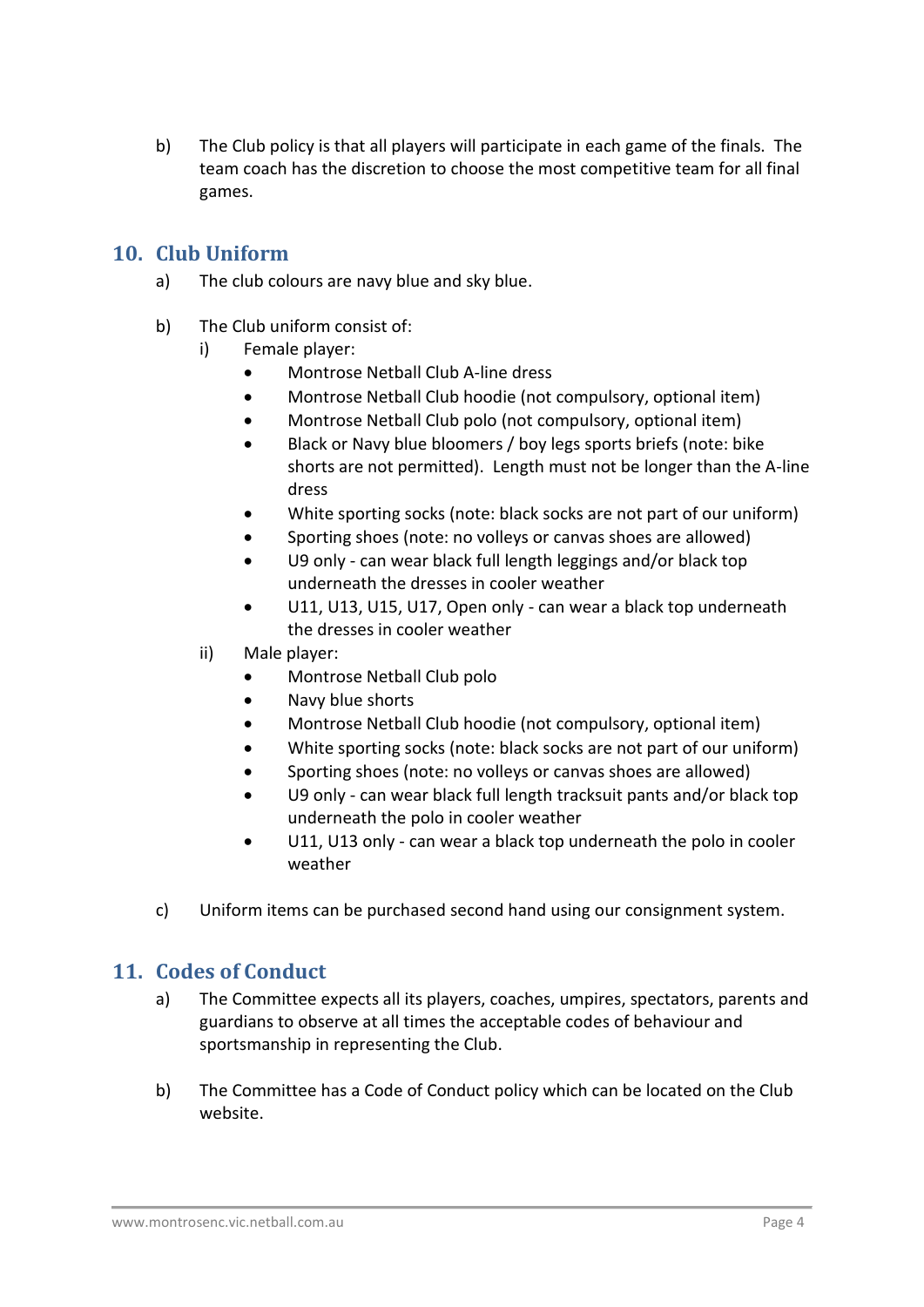# **12. Complaints and Grievances**

- a) The Committee expects all its players, coaches, umpires, spectators, parents and guardians to observe at all times the procedures for notifying the Club of a complaint / grievance and the procedures to resolve the matter.
- b) The Committee has a Complaints and Grievances policy which can be located on the Club website.

#### **13. General Meetings**

- a) An Annual General Meeting shall take place no later than the 31st of May each year, and twenty eight (28) days' notice of such meeting has been given by the Secretary. The purpose of the meeting is:
	- i) To confirm the Minutes of previous General Meeting;
	- ii) To receive and adopt the Annual Report of the Committee and statements of accounts for the preceding financial year; and
	- iii) To elect the Officers and Ordinary Members of the Committee for the ensuing year.
- b) Extraordinary General Meetings may be called:
	- i) By the President; or
	- ii) at the request of at least twenty per cent (20%) of the Eligible Members on the Membership Register, provided in writing to the Secretary.
- c) On receiving a valid request for an Extraordinary General Meeting, the Secretary shall
	- i) Select a date for the meeting that falls within six (6) weeks of receipt of request; and
	- ii) Provided a minimum of fourteen (14) days' notice such meeting to Eligible Members.
- d) All votes at General Meeting must be made in person. No votes are permitted by proxy.

#### **14. Committee**

- a) The club shall be managed by an Executive Committee
- b) The Executive Committee:
	- i) Shall control and manage the business and affairs of the club;
	- ii) May, subject to these Rules, the Act and Regulations, exercise all such powers and functions as may be exercised by the Club other than those powers and functions that are required by these Rules to be exercised by general meetings of the members of the Club; and
	- iii) Subject to these Rules, the Act and Regulations, has the power to perform all such acts and things as appear to the committee to be essential for the proper management of the business and affairs of the Club.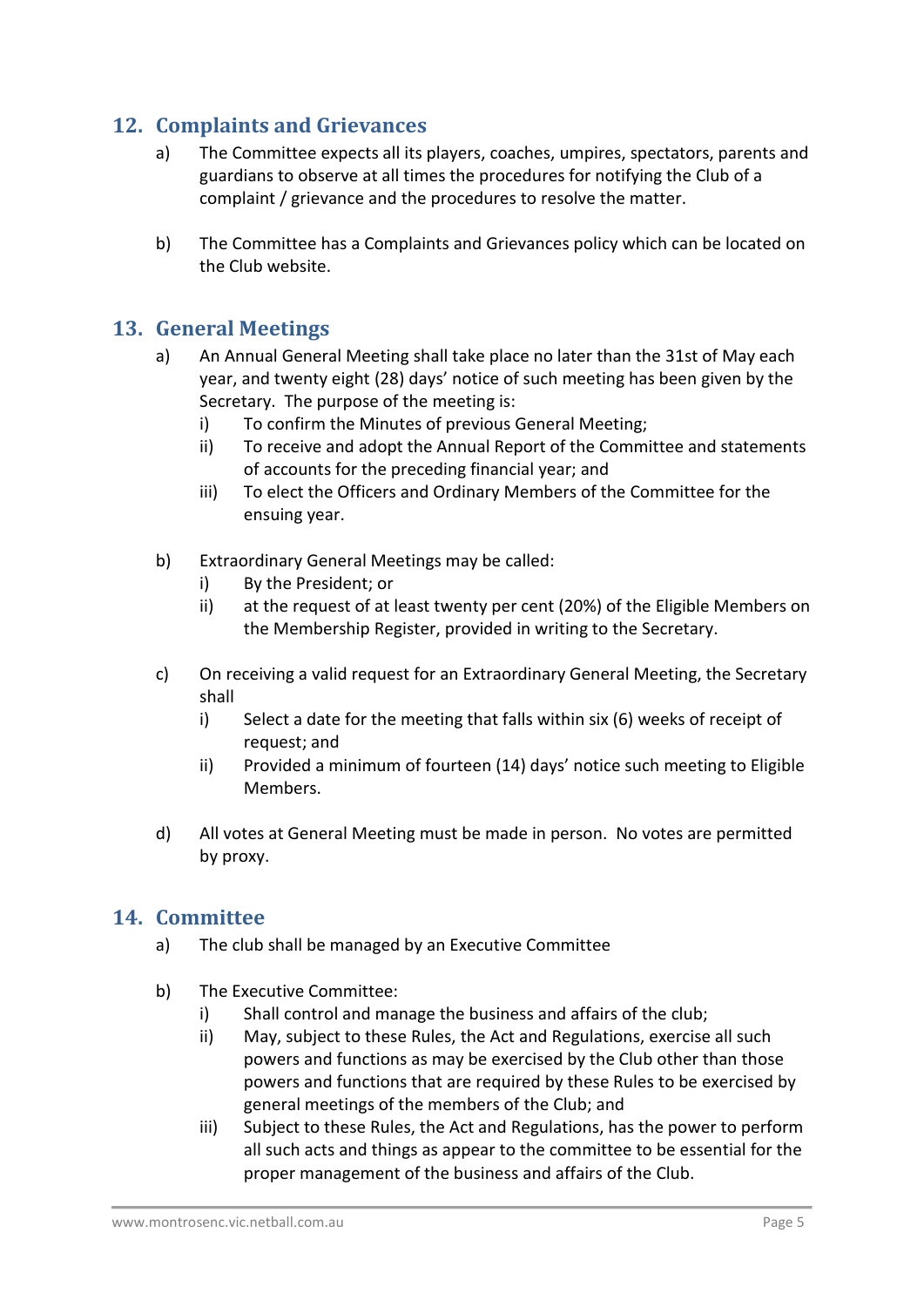- c) The committee should consist of a minimum of eight (8) members.
- d) The members of committee shall be:
	- i) The four (4) Officers of the Club; and
	- ii) The rest made up of Ordinary Members.
- e) The Officers of the Club shall be:
	- i) a President;
	- ii) a Vice President;
	- iii) a Treasurer; and
	- iv) a Secretary.
- f) The committee shall meet as required (usually monthly). Such meetings to be called by the President and/or Secretary.
- g) The Secretary shall:
	- i) Advise all Executive Committee Members the time and location of each meeting at least seven (7) days prior;
	- ii) Send a copy of the agenda and any specific resolutions to be proposed, to the Executive Committee members at least three (3) days prior.
- h) At all Committee Meetings:
	- i) A quorum shall consist of two thirds majority of Committee members (including 2 Executive members); and
	- ii) Decisions shall be passed by a simple majority of those present and voting on the matter.
- i) The President/Secretary may from time to time invite non committee members to attend a committee meeting.

## **15. President**

- a) The President shall chair each committee meeting and any other meeting of the Club at which he/she is present.
- b) At any meeting chaired by the President, in addition to an ordinary vote, the President shall have a casting vote.
- c) The President shall be ex-officio member of all sub committees.

## **16. Vice President**

- a) The Vice President shall:
	- i) Assist the President as required; and
	- ii) Chair any meeting of the Club at which the President is not present.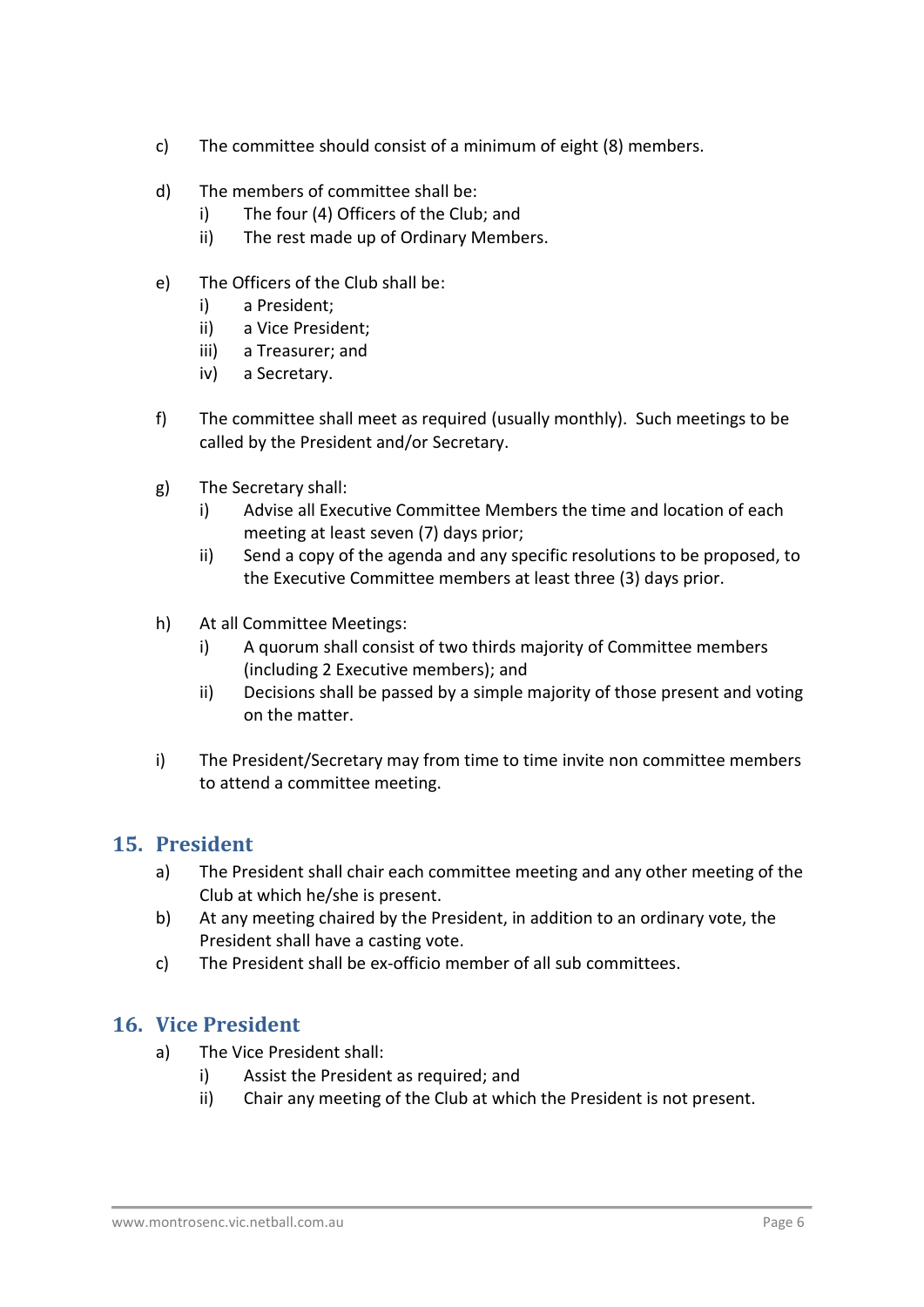#### **17. Secretary**

- a) The Secretary shall:
	- i) Keep accurate minutes of all meetings, deal with correspondence and motions as directed, and generally carry out the policy and instructions of the committee;
	- ii) Be an ex-officio member of all sub-committees;
	- iii) Maintain a register of members;
	- iv) Keep in their custody or control all books, documents and securities of the Club; and
	- v) Ensure all records, including minutes, registers and financial returns, are retained for the holding periods required by the Act and Regulations and other applicable laws.
- b) The committee may delegate any of the above tasks to alternate members of the committee.
- c) The Secretary shall be the registered Club contact with the Registrar as described in the Regulations and shall fulfil all notification and reporting requirements of the Regulations and the Act assigned to the Secretary.

#### **18. Funds and Treasurer**

- a) The Treasurer shall:
	- i) Receive all monies and bank the same in the name of Montrose Netball Club Inc.;
	- ii) Pay all accounts which have been passed for payment by the committee;
	- iii) Keep a proper record of all such receipts and payments;
	- iv) Submit a financial report at each committee meeting; and
	- v) Prepare year end financial reports as required by Regulations and Act.
- b) All accounts are to be paid by cheque or electronic bank transfer;
- c) All cheques must be signed by any two (2) of the following officers: President, Vice President, Treasurer or Secretary.
- d) The funds of the Club shall be derived from membership fees, sponsorships, donations, grants and such other sources as the committee determines.
- e) The income and property of the Club shall be applied solely towards the promotion of the purposes of the Club as set out in this constitution.
- f) No portion of the income or property of the Club shall be paid or transferred, directly or indirectly by way of dividend, bonus or otherwise to any Member, but this shall not preclude payment to a Member in good faith for expenses incurred or services rendered.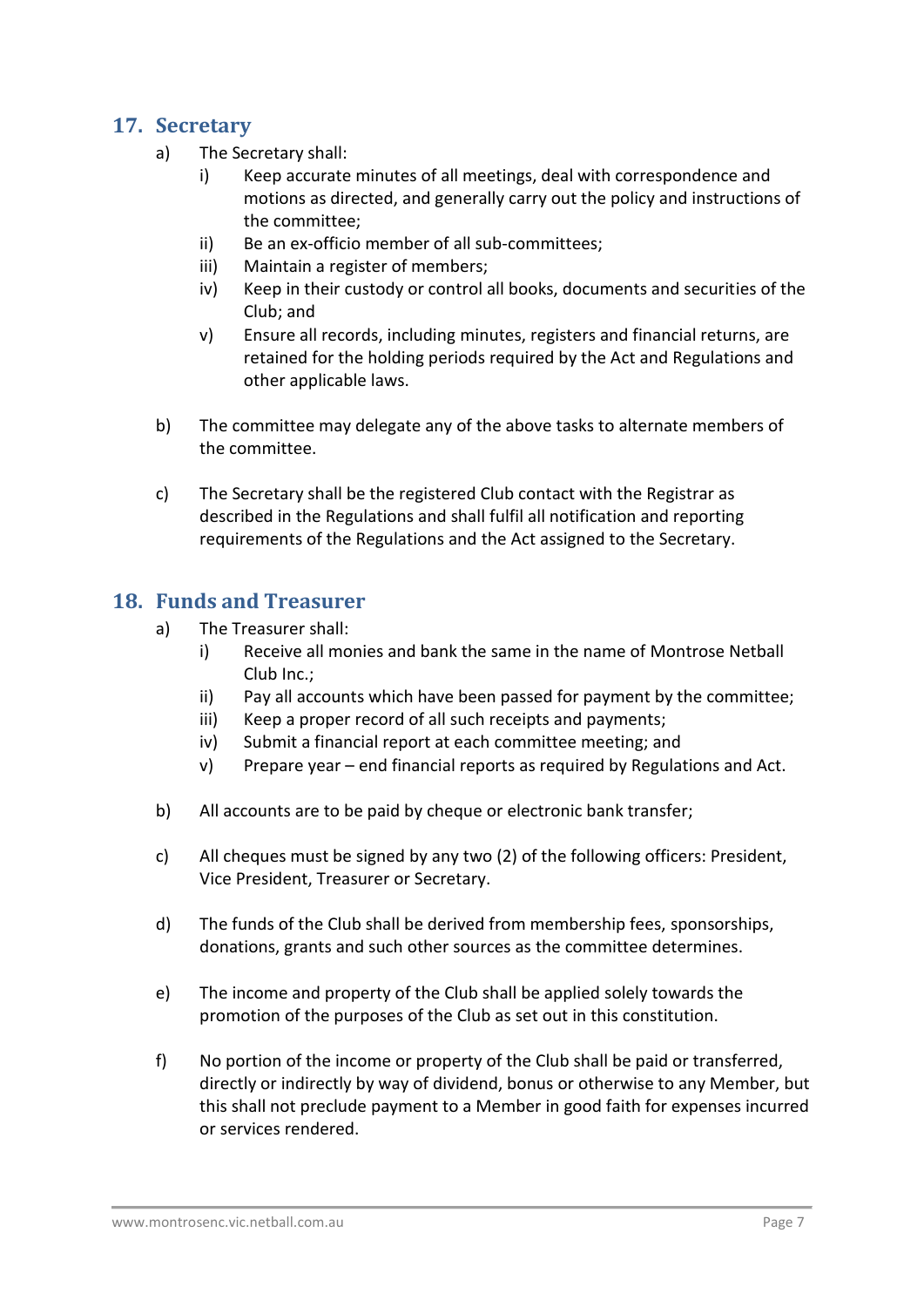#### **19. Sub Committees**

- a) The committee may from time to time appoint sub committees for special activities, matters of special interest or that may require investigation.
- b) The committee may form sub committees by:
	- i) Appointing members of the committee;
	- ii) Inviting members of the Club who are not members of the committee;
	- iii) Co-opting other individuals able to provide specialised assistance not otherwise readily available within the committee or membership.
- c) All sub committees shall:
	- i) Be chaired by a member of the committee
	- ii) Report regularly on their activities and finding and present a financial statement where appropriate to the committee as and when required.
- d) Any monies raised by any social or fund raising subcommittee formed shall be paid into the Club's official bank account at regular intervals throughout the year.
- e) The committee may from time to time allot to any subcommittee such monies as it may deem necessary for the carrying on of work of the subcommittee.

#### **20. Nominations for the Committee**

- a) Nominations for Committee may be lodged with the Secretary by completing a signed nomination form on or before each Annual General Meeting is held.
- b) In case of a vacancy, nominees may be called from the floor.
- c) Nominations for committee position will also be considered during the year, if a vacancy is available.
- d) All candidates for Committee must be Eligible Members at the time of nomination.

#### **21. Terms of Office of the Committee**

- a) The Officers of the Club shall be elected for a term of one (1) year.
- b) Ordinary members of committee shall be elected for a term of one (1) year.
- c) All committee positions where the incumbent was appointed due to casual vacancy since the previous Annual General Meeting shall fall vacant at the next Annual General Meeting.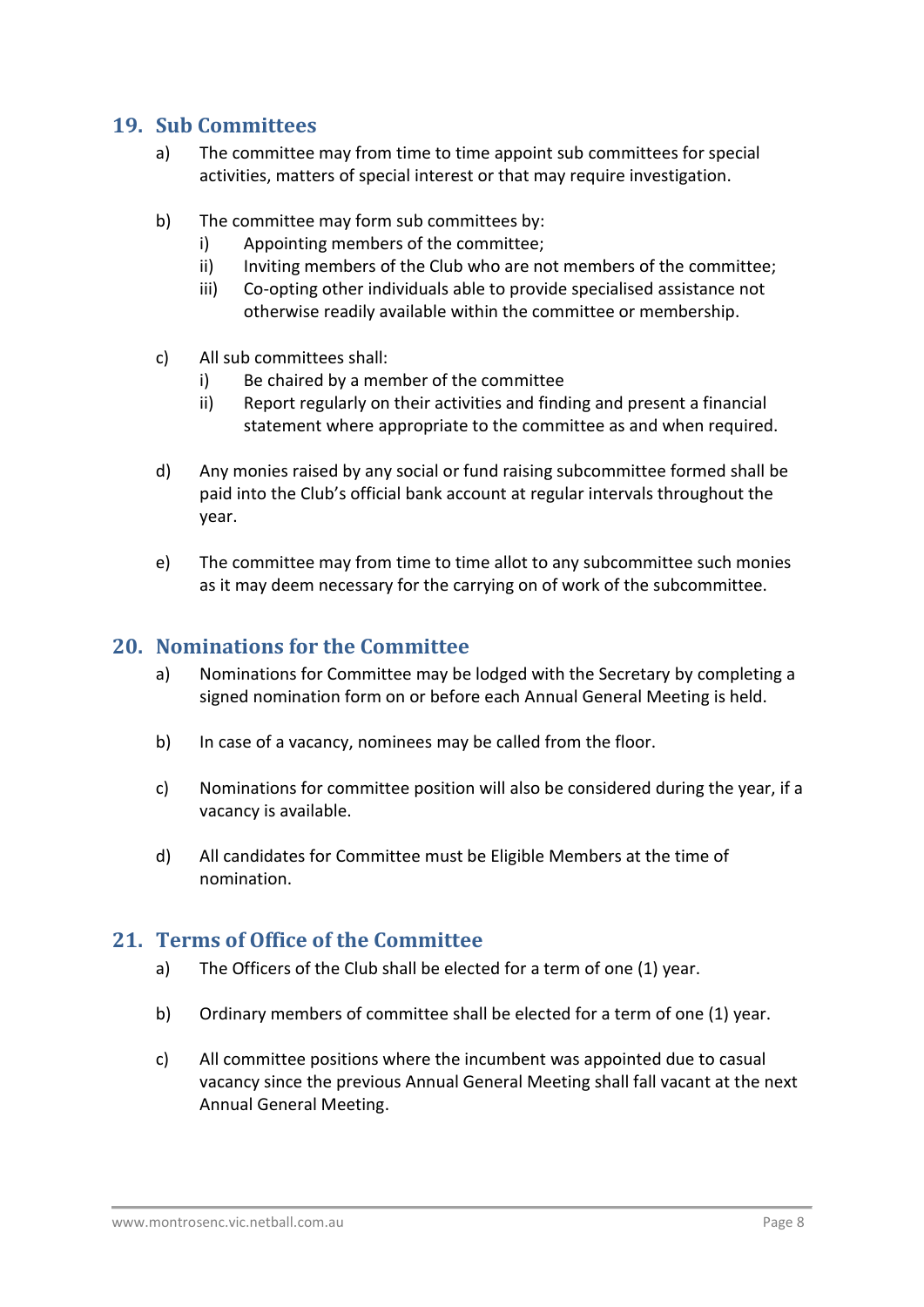# **22. Committee Vacancy**

- a) Any member of the committee shall be deemed to have vacated their office in the event they:
	- i) Absent themselves from three (3) consecutive Committee Meetings without forwarding a satisfactory explanation in writing;
	- ii) Take up residence outside Victoria;
	- iii) Cease to be an Eligible Member;
	- iv) Resign from the position;
	- v) Are declared bankrupt or ineligible to serve as a Company Director.
- b) The Executive Committee may grant leave of absence.
- c) The committee shall fill any vacancy that may occur during the year to serve until the next General Meeting.
	- i) A casual vacancy of an Officer of the Club may be filled by another member of the committee; and
	- ii) A casual vacancy of an Ordinary Member of Committee may be filled by a member of the Club

# **23. Eligible Members**

- a) Only Eligible Members may:
	- i) Vote at General Meetings; and
	- ii) Propose, second or be nominated for a committee position.
- b) Eligible Members include all members on the membership register except those who are disqualified from voting at a General Meeting.
- c) Members are disqualified from voting at General Meeting if they fall into one or more of the following categories:
	- i) Aged less than 18 years as of midnight prior to the General Meeting;
	- ii) Playing members, or former playing members, with any outstanding subscriptions as of fourteen (14) days prior to the General Meeting; and
	- iii) Parents or Guardians of current or former Playing Members for whom any subscriptions where outstanding subscriptions as of fourteen (14) days prior to the General Meeting.

# **24. Membership Categories**

- a) An individual who qualifies for more than one category of membership must meet the obligations of each category for which they qualify.
- b) Playing Members are those who represent, or intend to represent, the Club in match play or representative teams in the current year:
	- i) All members wishing to play as a representative of the Club must pay all current and past due subscriptions for Playing Members before taking the court for the Club or representative teams.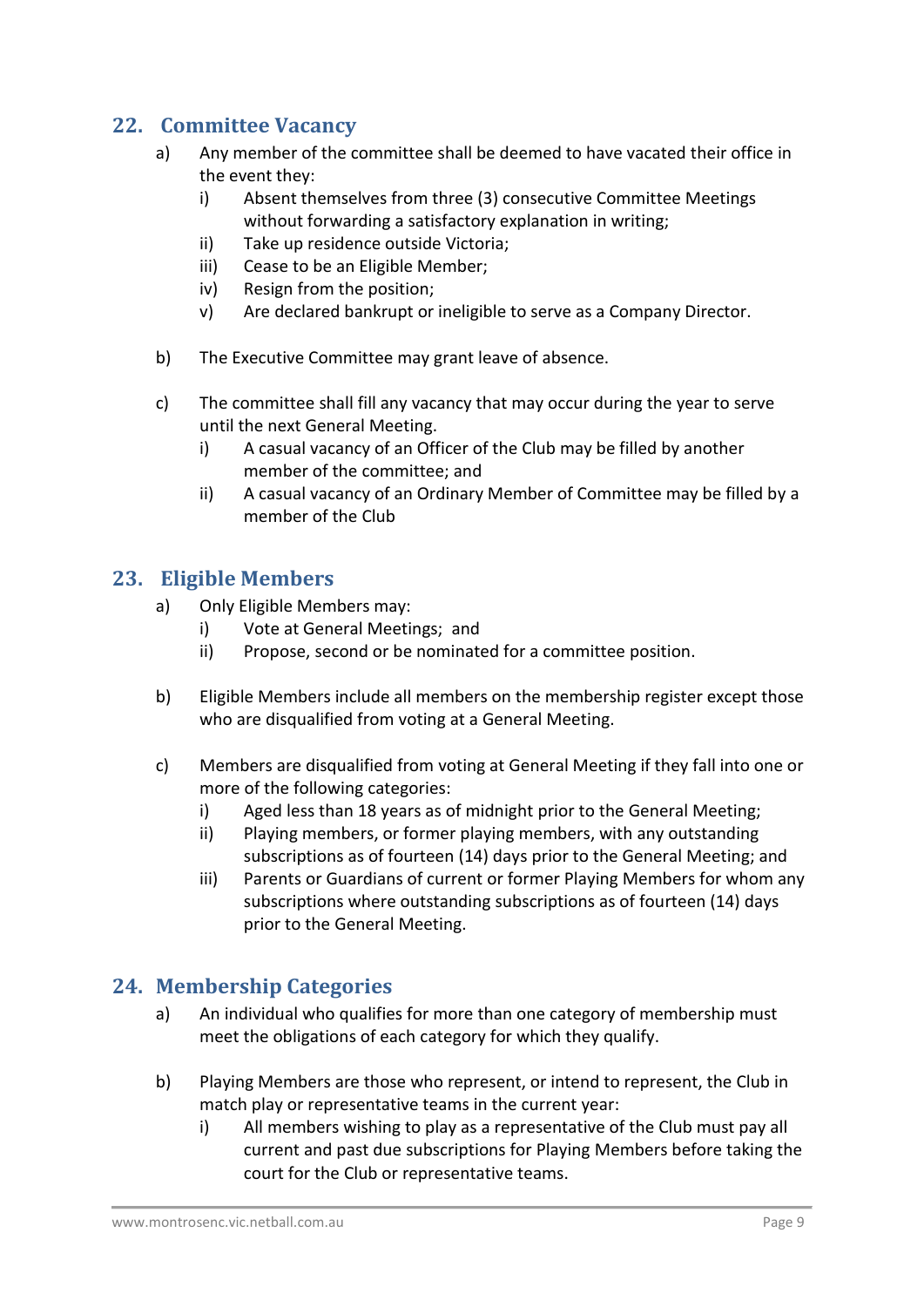- ii) Players who have paid all due amounts are called Financial Playing Members. Those who have overdue amounts are called Non-Financial Playing Members.
- iii) Life Members wishing to play as a representative of the Club must pay all current and past subscriptions normally due from a Playing Member.
- c) Parents and Guardians:
	- i) At least one parent or guardian of each player under the age of eighteen (18) must become a member of the Club;
	- ii) A maximum of two (2) parents and / or guardians per Playing Member or family unit of a Playing Member aged below eighteen (18) may become Parent/Guardian Members of the Club without incurring fees beyond those due by the Playing Member(s).
	- iii) Parent/Guardian members are considered to be Financial Members if all of the Playing Members below eighteen (18) years for whom they are Parent/Guardian, are Financial Playing Members.
- d) Life Members
	- i) The committee may at its discretion deem individuals, who have contributed outstanding services to the Club, to be Life Members.
	- ii) Life members may remain on the membership register for life.
	- iii) Life Members who are neither Playing Members nor Parents/Guardians of Playing Members are exempt from paying current subscriptions.
	- iv) Life Members who continue to play must fulfil all the normal obligations of a Playing Member including payment of all subscriptions.
	- v) Life Members who are the parent or guardian of a Playing Member must fulfil all the normal obligations of a Parent or Guardian Member including payment of all subscriptions of the junior Playing Members.

# **25. Termination of Membership**

- a) Membership shall be terminated:
	- i) When a member aged eighteen (18) years or over requests in writing to the Secretary to cease membership;
	- ii) When the Parent or Guardian of a Playing Member aged below eighteen (18) requests in writing to the Secretary to cease membership of the playing member;
	- iii) When all Playing Members, for whom the member is a Parent or Guardian, cease to be members;
	- iv) Eighteen (18) months after expiration of the last subscription paid by a Playing Member / Parent / Guardian;
	- v) When a member has amounts due to the Club that have been outstanding for more than eighteen (18) months.
- b) On termination of membership, the date of termination shall be entered against the member's name in the membership register.